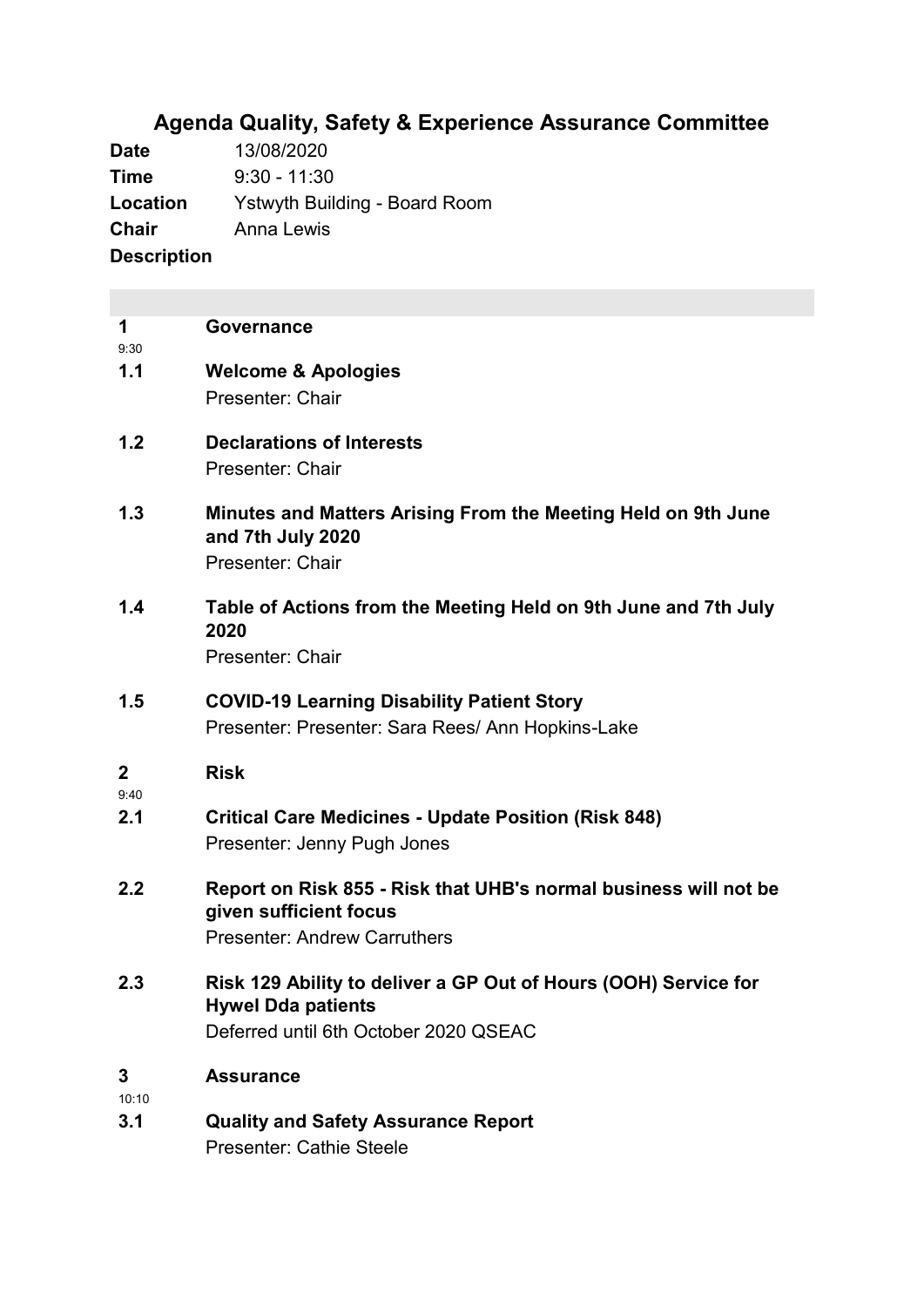**3.2 Mortality Update**

Presenter: Dr Philip Kloer

- **3.3 Claims Management Report – High Value/Novel Claims** Presenter: Louise O'Connor
- **3.4 Nurse Staffing Levels (Wales) Act - Update** Presenter: Mandy Rayani

#### **4 Sub Committee Reports**

10:40

- **4.1 Operational Quality, Safety and Experience Sub-Committee** Presenter: Alison Shakeshaft
- **4.2 Listening & Learning Sub-Committee** Presenter: Maria Battle/Louise O'Connor
- **4.3 Research & Development (R&D) Sub-Committee - Research & Development Restart Activity Report** Presenter: Dr Philip Kloer
- **5 Operational Group Update**
- **5.1 Effective Clinical Practice Group** Presenter: Dr Philip Kloer
- **6 For Approval**
- **6.1 Management and Distribution of Safety Alerts and Notices Policy** Presenter: Mandy Rayani
- **7 For Information Purposes Only**
- 11:10
- **7.1 Quality, Safety & Experience Assurance Committee Work Plan 2020/21 (including forward planned Risk reporting)** Presenter: Chair
- **7.2 Quality, Safety & Experience Assurance Committee Decision Tracker 2020/21- Amber Actions Only** Presenter: Chair
- **7.3 Quality, Safety & Experience Assurance Committee Sub-Commitees Decision Tracker 2020/21** No report as all actions have been completed.
- **8 Any Other Business**